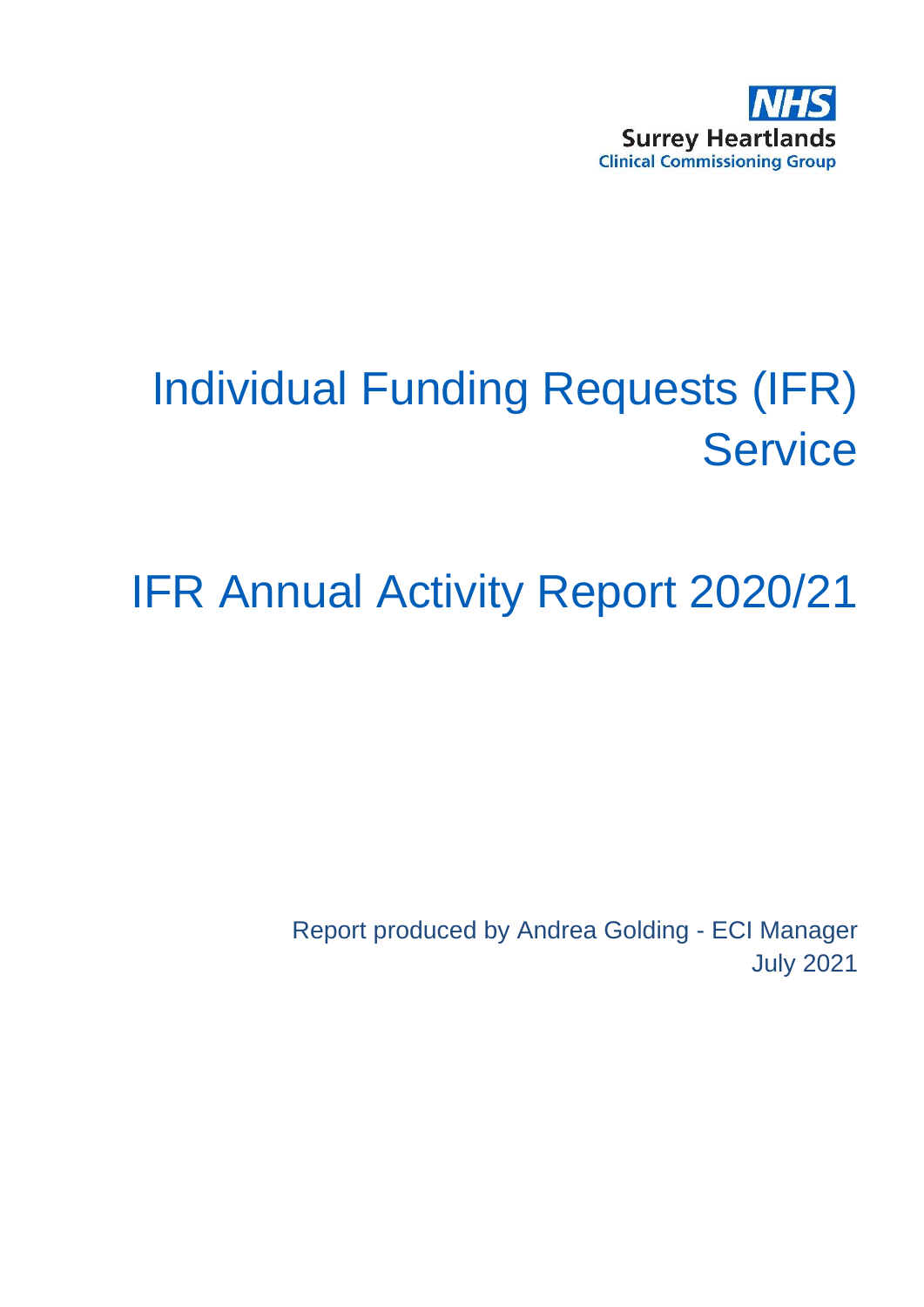#### **Contents**

| 1.  |  |
|-----|--|
| 1.1 |  |
| 2.  |  |
| 3.  |  |
| 4.  |  |
| 5.  |  |
| 6.  |  |
| 7.  |  |
| 8.  |  |
| 9.  |  |
| 10. |  |
| 11. |  |
| 12. |  |
| 13. |  |
| 14. |  |
| 15. |  |
| 16. |  |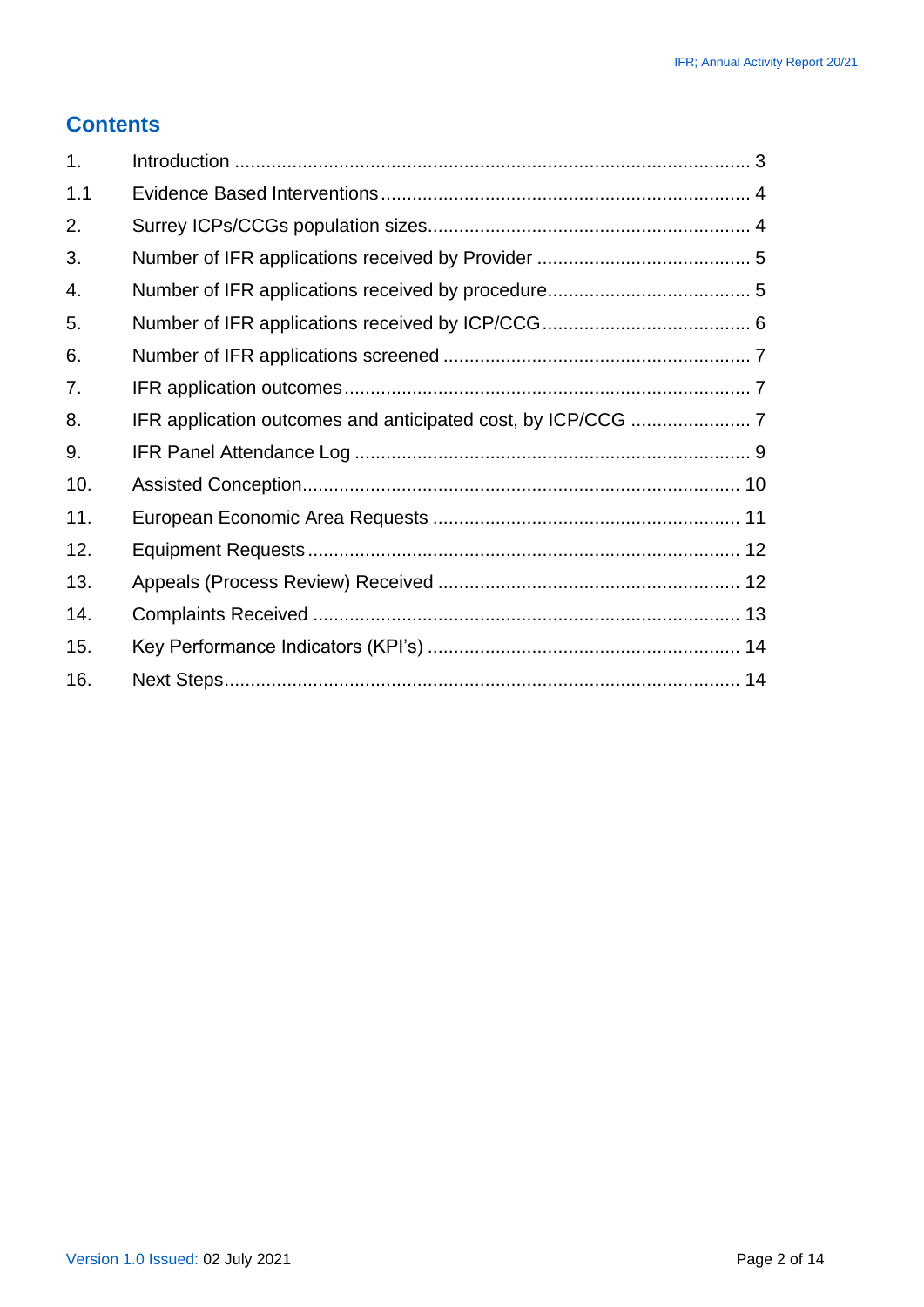#### <span id="page-2-0"></span>**1. Introduction**

The Effective Commissioning Initiative (ECI) Team hosts the Individual Funding Requests (IFR) service (for interventions only) on behalf of East Surrey, Guildford & Waverley, North West Surrey, and Surrey Downs Integrated Care Partnerships (ICPs), Surrey Heath CCG.

There are often cases where a patient's needs cannot be met through existing contracts and commissioning arrangements, but their consultant considers that they have a need for an uncommissioned treatment and wishes to request funding on their patient's behalf. When these types of requests occur, ICPs/CCGs must have a robust and transparent system in place to assess and determine whether the request should be funded, whilst demonstrating a rational decision-making process for each individual patient.

IFR applications for procedures and treatments are submitted using an online database, Blueteq, which are checked for completeness by the ECI Team. Applications are screened on a weekly basis by the IFR Screening Group which consists of a minimum of 2 clinicians including representation for the Pharmaceutical Commissioning Team.

Where cases are deemed to be eligible for consideration by the IFR Panel, they are submitted to the next available Panel meeting; Panel meetings are held on the fourth Wednesday of every month and are attended by clinical representation from each of the 4 Surrey ICPs, a GP from Surrey Heath, a pharmacist, a member of the Public Health Team and an independent Lay Member. The IFR Panel will decide whether to approve or decline funding based on the clinical information provided. Once a Panel decision has been made, the ECI Team will communicate the outcome to the applicant.

If the applicant, or their patient, requests a review of the outcome following the decision to decline funding, they have the option of sending a formal request in writing to the ECI Team; this must be received within one calendar month of the date that IFR Panel decision was communicated to the requesting clinician.

Since March 2020, all providers have been on a block contract in order to minimise the burden of formal contractual documentation and contract management processes so that staff can focus fully on the COVID-19 recovery. Providers are not required to submit IFR applications at this time, however some have continued to do so for their own internal monitoring purposes.

This report demonstrates the scope of the IFR applications which were received and processed by the ECI Team between April 2020 and March 2021. All data within this report relates to the 4 ICPs within Surrey Heartlands CCG and Surrey Heath CCG, for interventions only.

The ECI Team continue to hold a joint weekly IFR screening meeting with the Pharmaceutical Commissioning Team (for drugs), to screen cases for eligibility for consideration by the IFR Panel. The process ensures that cases are always screened by a minimum of 2 clinicians to guarantee a fair and transparent process. The ECI Team continue to monitor requests and flag up any potential commissioning gaps in a timely manner to the commissioners.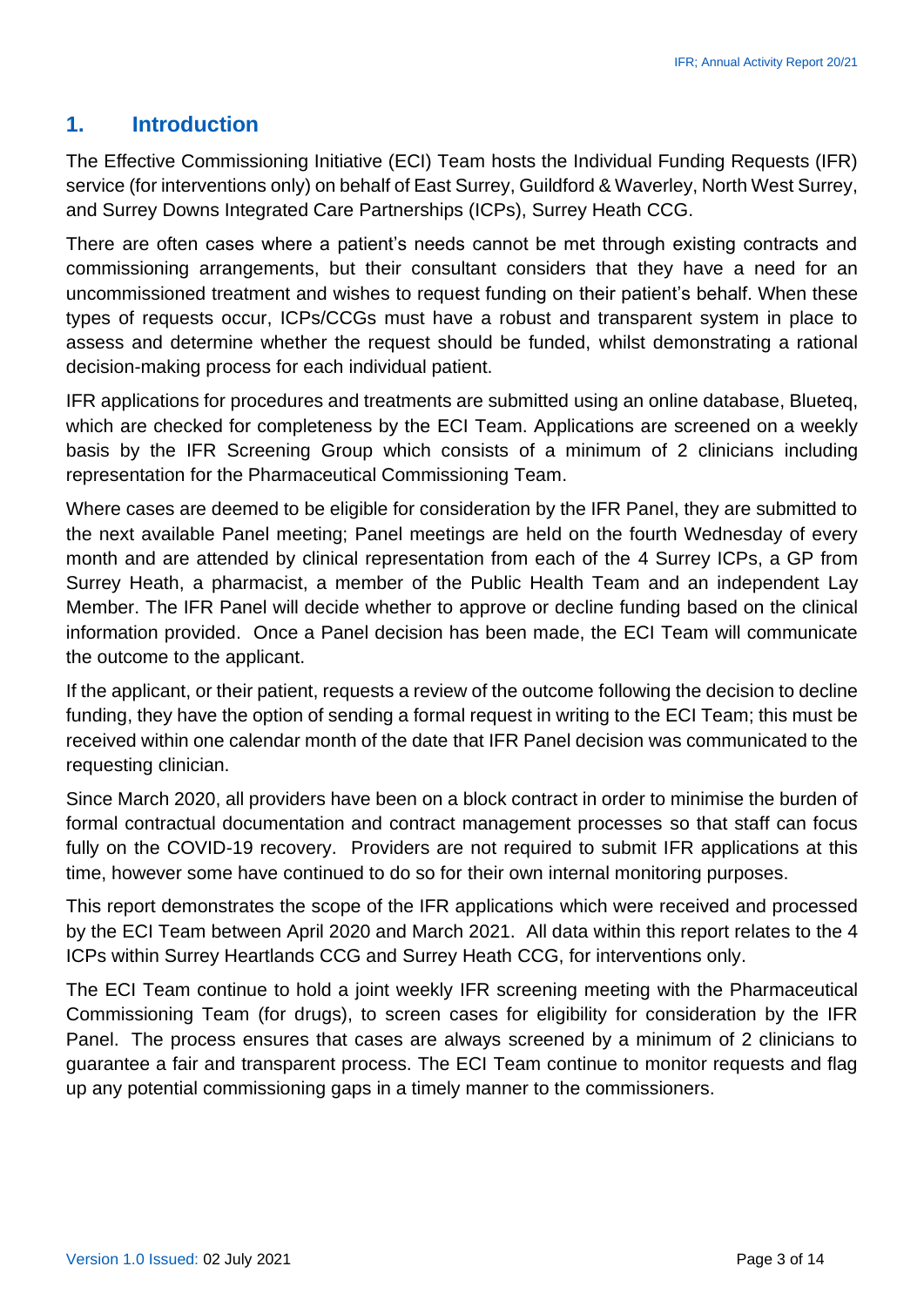#### <span id="page-3-0"></span>**1.1 Evidence Based Interventions**

The Evidence Based Interventions (EBI) programme was initiated by NHS England/ Improvement in 2018 and aims to reduce harm and unnecessary interventions taking place by ensuring that those that are routinely available on the NHS are evidence-based and appropriate.

In addition, the programme aims to avoid needless harm to patients and free up scarce professional time for performing other interventions, including creating headroom for proven innovations. The time saved can, in turn, be reinvested in patient care.

NHSE/I compiled an initial list of 17 interventions, known as Wave 1, that had either none or limited clinical effectiveness based on clinical evidence and research including NICE guidelines, Choosing Wisely recommendations and academic studies which formed part of the NHS Standard Acute Contract.

Of the 17 interventions in Wave 1, 4 fell under the IFR category: Intervention for snoring (not OSA), Dilation and Curettage for heavy menstrual bleeding, Knee Arthroscopy for Osteoarthritis, and Injections for non-specific low back pain without sciatica. In December 2020, a further 31 interventions/tests/procedures were introduced, known as Wave 2, 2 of which were IFRs: Exercise ECG for screening for coronary heart disease and Helmet Therapy for treatment of positional plagiocephaly/brachycephaly in children.

Current contracts stipulate the requirement to comply with the EBI guidance. Although the guidance is not mandatory, CCG activity is monitored on a monthly basis by NHSE. A dashboard is used to present the data for all interventions across the country and can be used to identify providers/commissioners that are outliers against each intervention/test/procedure. The dashboard is currently accessible via the NHS Business Services Authority website however it is being transferred to ViewPoint and will be available for use early 2021/22.

#### <span id="page-3-1"></span>**2. Surrey ICPs/CCGs population sizes**

These figures are taken from each individual ICPs Annual Report for 2019/20 (\* figure taken from Surrey Heath CCG website).

| <b>ICP/CCG</b>                      | <b>Population size</b> |
|-------------------------------------|------------------------|
| East Surrey ICP                     | $185,000 +$            |
| <b>Guildford &amp; Waverley ICP</b> | $225,000 +$            |
| North West Surrey ICP               | $370,000 +$            |
| <b>Surrey Downs ICP</b>             | $305,000 +$            |
| <b>Surrey Heath CCG</b>             | 98,142 *               |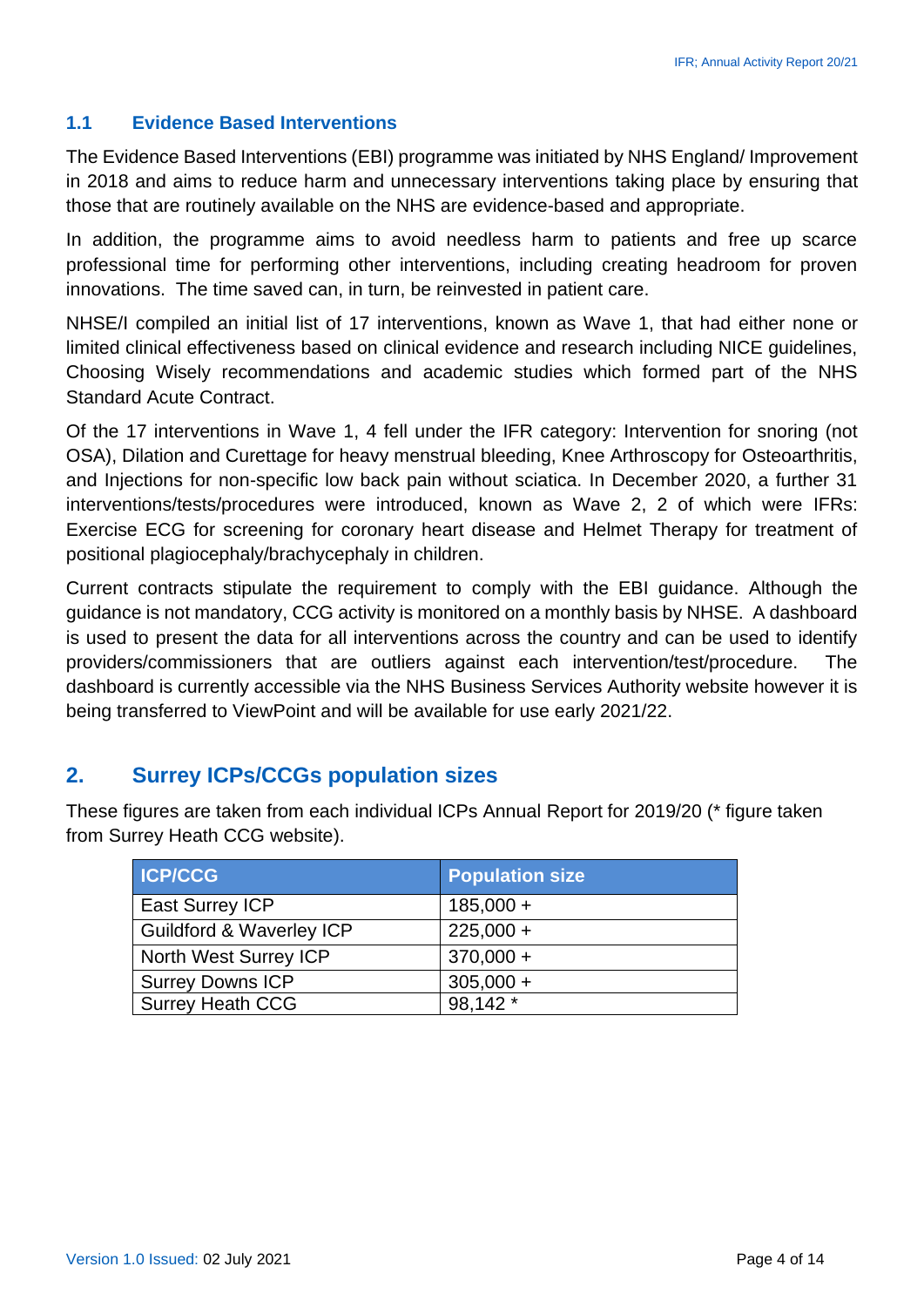#### <span id="page-4-0"></span>**3. Number of IFR applications received by Provider**

The table below shows the number of IFR applications that were received by the ECI Team during each quarter in 2020/21, broken down by provider. A total of 44 IFR applications were received over the course of the year, despite all providers being on a block contract.

| <b>Provider</b>                                  | Qtr 1          | Qtr 2          | Qtr <sub>3</sub> | Qtr 4          | <b>Grand</b><br><b>Total</b> |
|--------------------------------------------------|----------------|----------------|------------------|----------------|------------------------------|
| <b>Aintree University Hospitals NHS FT</b>       |                | 1              |                  |                |                              |
| Ashford & St Peter's Hospitals NHS Trust         | 2              | 1              |                  |                | 4                            |
| <b>BMI Healthcare Princess Margaret Hospital</b> |                | 1              | 1                | 1              | 3                            |
| <b>CARE Fertility Woking</b>                     |                | 1              |                  | 1              | $\overline{2}$               |
| <b>Central Surrey Health</b>                     |                |                | 1                |                | 1                            |
| Chelsea & Westminster Healthcare NHS FT          |                |                | 1                | 1              | $\overline{2}$               |
| Epsom & St Helier NHS Trust                      | $\overline{2}$ |                |                  |                | $\overline{2}$               |
| Guy's & St Thomas' NHS FT                        |                | $\overline{2}$ | 1                | 1              | 4                            |
| <b>Imperial College Healthcare NHS Trust</b>     |                |                | $\overline{2}$   |                | $\overline{2}$               |
| <b>Kingston Hospital NHS Trust</b>               |                | 1              | $\mathbf 1$      |                | $\overline{2}$               |
| <b>Mayday Healthcare NHS Trust</b>               |                |                |                  | 1              | 1                            |
| <b>Odstock Medical</b>                           | 1              | 1              |                  | 1              | 3                            |
| Queen Victoria Hospital NHS FT                   | 1              |                | 3                | 3              | $\overline{7}$               |
| <b>Royal Surrey County Hospital NHS Trust</b>    | 1              |                |                  |                | 1                            |
| Southampton University Hospitals NHS Trust       | 1              | $\overline{2}$ |                  |                | 3                            |
| Spire Thames Valley Hospital & Windsor Clinic    |                | 1              |                  |                | 1                            |
| St George's Healthcare NHS Trust                 |                |                |                  | $\overline{2}$ | $\overline{2}$               |
| <b>Surrey &amp; Sussex Healthcare NHS Trust</b>  |                | 1              |                  |                | 3                            |
| <b>Grand Total</b>                               | 8              | 12             | 12               | 12             | 44                           |

## <span id="page-4-1"></span>**4. Number of IFR applications received by procedure**

The table below shows the procedures for which IFR's were submitted.

| <b>Procedure</b>                                                          | Qtr 1 | Qtr 2 | Qtr 3 | Qtr 4          | <b>Grand</b><br><b>Total</b> |
|---------------------------------------------------------------------------|-------|-------|-------|----------------|------------------------------|
| Abdominoplasty                                                            |       |       |       |                |                              |
| <b>Assisted Conception</b>                                                |       | 4     | 2     | $\overline{2}$ | 9                            |
| <b>Botulinum Toxin Injection</b>                                          |       |       |       |                |                              |
| <b>Breast Augmentation</b>                                                |       |       |       |                | 2                            |
| Breast implant removal and replacement                                    |       |       |       | 3              | 5                            |
| <b>Breast reduction</b>                                                   |       |       | 2     |                | 3                            |
| <b>Carbon Dioxide Laser Ablation</b>                                      |       |       |       |                |                              |
| Chronic Fatigue Syndrome service                                          |       |       |       |                |                              |
| Cryopreservation to preserve fertility in<br>people diagnosed with cancer |       |       |       |                |                              |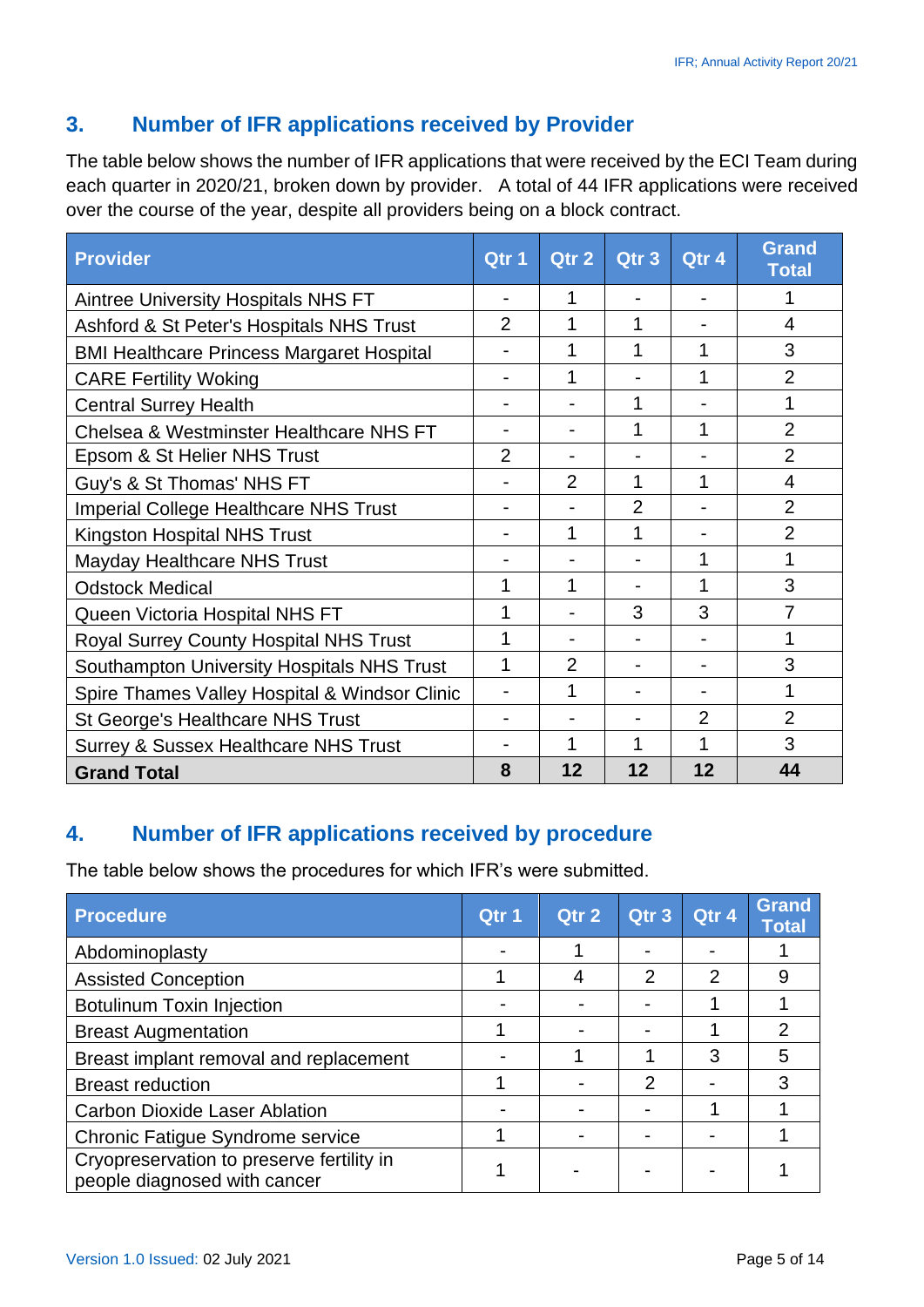| <b>Procedure</b>                               | Qtr 1 | Qtr 2 | Qtr <sub>3</sub> | Qtr 4 | <b>Grand</b><br><b>Total</b> |
|------------------------------------------------|-------|-------|------------------|-------|------------------------------|
| Drug requirement                               |       |       |                  |       |                              |
| <b>Epilepsy Assessment</b>                     |       |       |                  |       |                              |
| <b>Fat Injection</b>                           |       |       |                  |       |                              |
| <b>Female Sterilisation</b>                    |       |       |                  |       | $\overline{2}$               |
| <b>Functional Electrical Stimulation (FES)</b> |       |       |                  |       | 3                            |
| Gastroenterology procedure                     |       |       |                  |       |                              |
| <b>Orthotics</b>                               |       |       |                  |       |                              |
| <b>Other Breast Surgery</b>                    |       |       |                  |       |                              |
| <b>Other Orthopaedics</b>                      |       | 1     |                  |       | $\overline{2}$               |
| Pinnaplasty - Bilateral                        |       |       | 1                |       | $\mathfrak{p}$               |
| Ptosis Correction - Right Eye Only             |       |       |                  |       |                              |
| Radiofrequency Denervation                     |       |       |                  |       |                              |
| Revision of breast augmentation                | 1     |       |                  |       |                              |
| Shoulder & Elbow - General                     |       |       |                  |       |                              |
| Speech & Language Therapy                      |       |       |                  |       |                              |
| <b>Grand Total</b>                             | 8     | 12    | 12               | 12    | 44                           |

#### <span id="page-5-0"></span>**5. Number of IFR applications received by ICP/CCG**

Although 44 IFR applications were received during 2020/21, there was still a reduction in the number of submissions compared to the previous year. This is due to the knock-on effect of the COVID-19 pandemic and the block contract arrangement imposed by NHS England.

All ICPs within Surrey Heartlands CCG have a Referral Support Service (RSS) whereby requests that would require an IFR application would be filtered out and returned to practice.

| <b>ICP/CCG</b>                      | Qtr 1          | Qtr 2          | Qtr <sub>3</sub> | Qtr 4 | <b>Grand</b><br><b>Total</b> |
|-------------------------------------|----------------|----------------|------------------|-------|------------------------------|
|                                     |                |                |                  |       |                              |
| <b>East Surrey ICP</b>              | 2              | 2              |                  | 2     | 10                           |
| <b>Guildford &amp; Waverley ICP</b> | $\overline{2}$ |                |                  |       |                              |
| North West Surrey ICP               | $\overline{2}$ |                | 3                | 3     | 9                            |
| <b>Surrey Downs ICP</b>             |                | $\overline{2}$ | 3                |       | 13                           |
| <b>Surrey Heartlands CCG Total</b>  | 36             |                |                  |       |                              |
| <b>Surrey Heath CCG</b>             |                | 6              |                  |       | 8                            |
| <b>Surrey Heath CCG Total</b>       |                |                |                  |       | 8                            |
| <b>Grand Totals</b>                 | 8              | 12             | 12               | 12    | Δ4                           |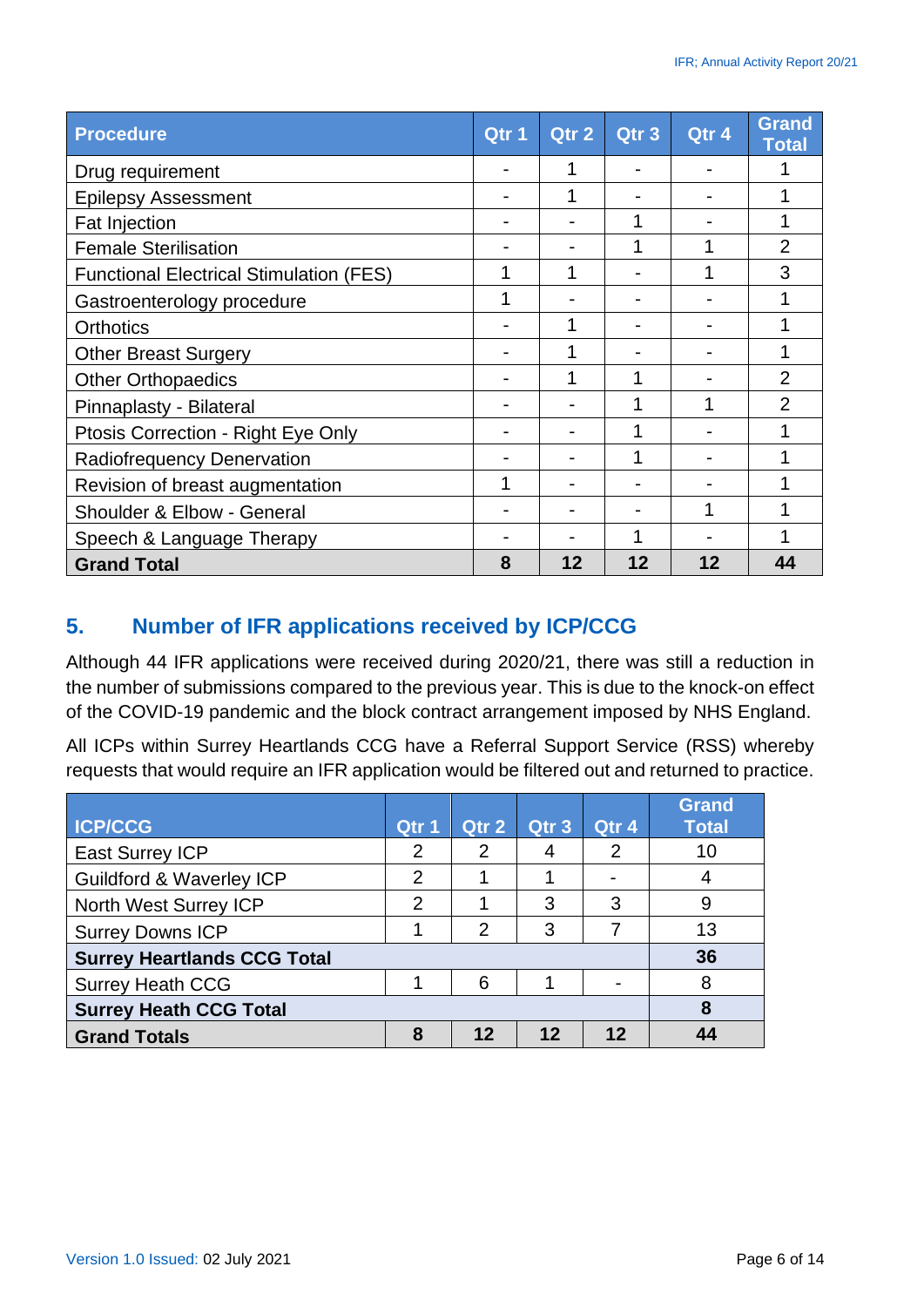#### <span id="page-6-0"></span>**6. Number of IFR applications screened**

IFR applications are screened for eligibility for consideration by the IFR Panel. The table below shows the number of applications that were reviewed by the IFR Screening Group and their outcomes.

| <b>Quarter</b> | No of IFR's<br>screened | <b>Eligible for</b><br><b>Panel</b> | <b>Ineligible</b><br>for Panel | Withdrawn |
|----------------|-------------------------|-------------------------------------|--------------------------------|-----------|
|                |                         |                                     |                                |           |
|                |                         |                                     |                                |           |
|                |                         |                                     |                                |           |
|                |                         |                                     |                                |           |

#### <span id="page-6-1"></span>**7. IFR application outcomes**

Out of the 44 IFR applications received by the ECI Team during 2020/21, 26 were withdrawn. The common themes for an IFR being withdrawn are:

- There is a policy therefore an IFR application is not required
- Insufficient clinical detail was provided, or the request was uploaded onto the Blueteq database but not finalised and submitted

Where the IFR Screening Group have considered that a case is ineligible for IFR Panel, generally the reason is that the requesting clinician has not provided enough evidence to demonstrate how the patient is clinically exceptional compared to other patients with the same clinical presentation. Clinicians have the option of resubmitting their request at a later date provided there is additional clinical information available that has not previously been submitted.

| <b>IFR Outcome</b>                        | Qtr 1 | Qtr 2 Qtr 3 |    | Qtr 4 | <b>Grand</b><br><b>Total</b> |
|-------------------------------------------|-------|-------------|----|-------|------------------------------|
| IFR: Withdrawn                            | 5     | 10          | 8  | 3     | 26                           |
| IFR: Ineligible for IFR Panel             | 2     |             |    | 2     | 6                            |
| <b>IFR: Further Information Requested</b> |       |             | 3  |       |                              |
| IFR: Approved - No IFR Required           |       |             |    |       |                              |
| IFR: Declined by the IFR Panel            |       |             |    |       |                              |
| <b>Grand Total</b>                        |       | 12          | 12 | 12    |                              |

## <span id="page-6-2"></span>**8. IFR application outcomes and anticipated cost, by ICP/CCG**

The table below details the outcomes and anticipated costs for all the IFR applications that were submitted for during 2020/21. Out of the 44 applications that were reviewed, 26 were withdrawn; due to the application being initiated but not completed on Blueteq; these applications are indicated with a \* and have no cost or detail of the required procedure.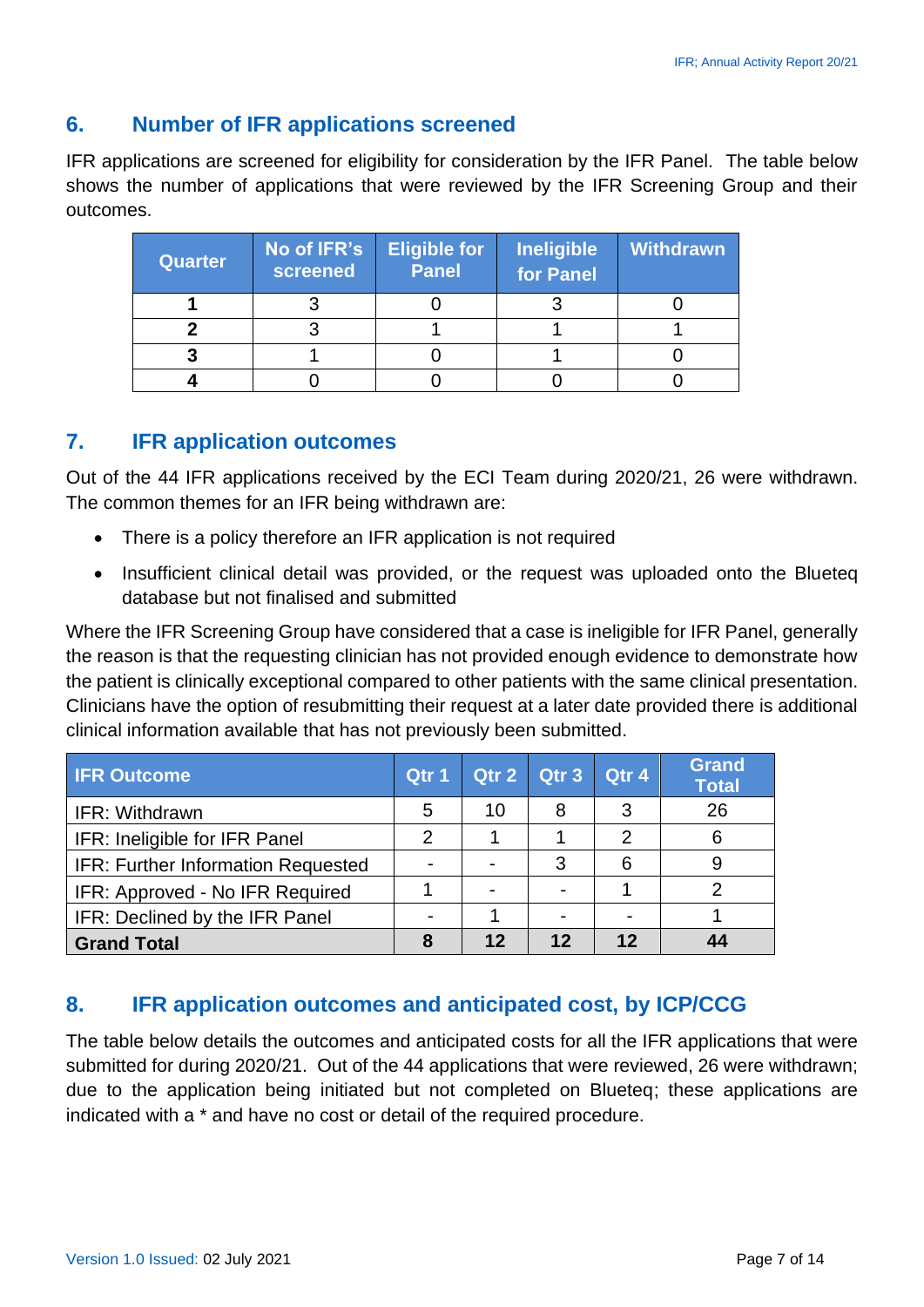| <b>East Surrey ICP</b>       |                                                               |                 |                    |
|------------------------------|---------------------------------------------------------------|-----------------|--------------------|
|                              |                                                               |                 | <b>Anticipated</b> |
| <b>Quarter</b>               | <b>IFR Outcome</b>                                            | <b>Activity</b> | <b>Cost</b>        |
| 1                            | IFR Ineligible for IFR Panel                                  | 1               | £3,000             |
| $\overline{2}$               | Withdrawn                                                     | $\overline{2}$  | £3,000             |
| 3                            | Withdrawn                                                     | 4               | £3,000             |
| $\overline{\mathbf{4}}$      | Withdrawn                                                     | 1               | £0                 |
|                              | IFR: Further information requested                            | 1               | £0                 |
|                              | IFR: Ineligible for IFR Panel                                 | 1               | £3,000             |
|                              | <b>East Surrey ICP Total</b>                                  | 10              | £12,000            |
|                              | <b>Guildford &amp; Waverley ICP</b>                           |                 |                    |
|                              |                                                               |                 | <b>Anticipated</b> |
| <b>Quarter</b>               | <b>IFR Outcome</b>                                            | <b>Activity</b> | <b>Cost</b>        |
| 1                            | Withdrawn                                                     | 1               | £250               |
|                              | IFR: Approved - No IFR Required                               | 1               | £350               |
| $\boldsymbol{2}$             | Withdrawn                                                     | 1               | £1,610             |
| $\overline{\mathbf{3}}$      | IFR: Further information requested                            | 1               | £4,000             |
| $\overline{\mathbf{4}}$      |                                                               | 0               | £0                 |
|                              | <b>Guildford &amp; Waverley ICP Total</b>                     | 4               | £6,210             |
|                              | <b>North West Surrey ICP</b>                                  |                 |                    |
|                              |                                                               |                 | <b>Anticipated</b> |
| <b>Quarter</b>               | <b>IFR Outcome</b>                                            | <b>Activity</b> | <b>Cost</b>        |
| 1                            | Withdrawn                                                     | 1               | £4,000             |
|                              | IFR Ineligible for IFR Panel                                  | 1               | £3,500             |
| $\boldsymbol{2}$             | Withdrawn                                                     | 1               | £3,000             |
| 3<br>$\overline{\mathbf{4}}$ | Withdrawn                                                     | 3               | £0                 |
|                              | Withdrawn                                                     | 1               | £0                 |
|                              | IFR: Approved - No IFR Required                               | 1<br>1          | £0                 |
|                              | IFR: Further information requested                            |                 | £0                 |
|                              | <b>North West Surrey ICP Total</b><br><b>Surrey Downs ICP</b> | 9               | £10,500            |
|                              |                                                               |                 | <b>Anticipated</b> |
| <b>Quarter</b>               | <b>IFR Outcome</b>                                            | <b>Activity</b> | <b>Cost</b>        |
| 1                            | Withdrawn                                                     | 2               | £8,000             |
| $\boldsymbol{2}$             | Withdrawn                                                     | $\overline{2}$  | £3,000             |
| 3                            | Withdrawn                                                     | 1               | £0                 |
|                              | IFR: Further information requested                            | $\overline{2}$  | £10,000            |
| 4                            | Withdrawn                                                     | 1               | £0                 |
|                              | IFR: Further information requested                            | 4               | £0                 |
|                              | IFR Ineligible for IFR Panel                                  | 1               | £0                 |
|                              |                                                               |                 |                    |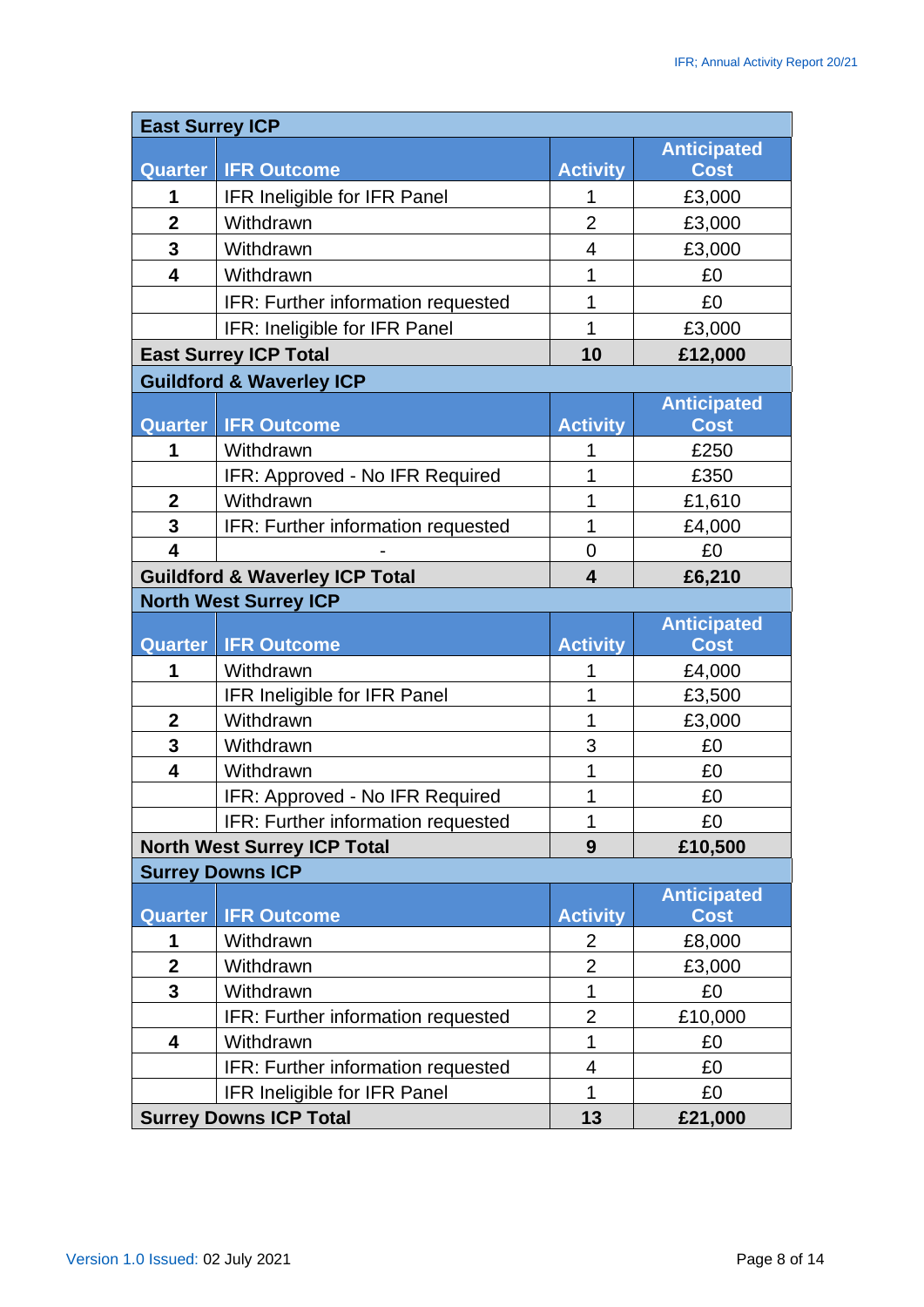| <b>Surrey Heath CCG</b>       |                              |                 |                         |  |  |  |  |  |
|-------------------------------|------------------------------|-----------------|-------------------------|--|--|--|--|--|
|                               | <b>Quarter IFR Outcome</b>   | <b>Activity</b> | <b>Anticipated Cost</b> |  |  |  |  |  |
|                               | Withdrawn                    |                 | £3,500                  |  |  |  |  |  |
| $\mathbf{2}$                  | Withdrawn                    | 4               | £9,000                  |  |  |  |  |  |
|                               | IFR Ineligible for IFR Panel |                 | £4,500                  |  |  |  |  |  |
|                               | IFR: Declined by IFR Panel   |                 | £8,000                  |  |  |  |  |  |
| 3                             | IFR Ineligible for IFR Panel |                 | £4,350                  |  |  |  |  |  |
| 4                             |                              | ∩               | £0                      |  |  |  |  |  |
| <b>Surrey Heath CCG Total</b> |                              | 8               | £29,350                 |  |  |  |  |  |
|                               | <b>Grand Total</b>           |                 | £79,060                 |  |  |  |  |  |

#### <span id="page-8-0"></span>**9. IFR Panel Attendance Log**

The table below shows the attendance log for the GP's that were present at the IFR Panel meetings during 2020/21.

The IFR Panel meetings scheduled for June, November and December 2020, and January and February 2021 did not take place as there were no cases eligible for consideration.

| <b>Names</b>      | Organisation           | Apr            | <b>May</b>     |               | Jul                         | Aug            | <b>Sep</b>     | Oct            |                                                                                                                                                              | <b>Mar</b>     |                |
|-------------------|------------------------|----------------|----------------|---------------|-----------------------------|----------------|----------------|----------------|--------------------------------------------------------------------------------------------------------------------------------------------------------------|----------------|----------------|
| Dr Bethan Forgie  | <b>East Surrey ICP</b> |                |                |               |                             |                |                |                | <b>pug</b>                                                                                                                                                   | $\blacksquare$ |                |
| Dr Joe McGilligan | East Surrey ICP        |                |                |               | <b>TEN</b>                  | $\blacksquare$ | $\blacksquare$ | $\blacksquare$ |                                                                                                                                                              | $\blacksquare$ |                |
| Dr David Eyre-    | Guildford &            |                |                |               |                             |                |                |                |                                                                                                                                                              |                |                |
| <b>Brook</b>      | <b>Waverley ICP</b>    | $\blacksquare$ | $\blacksquare$ |               | en<br>$\boldsymbol{\sigma}$ |                | $\blacksquare$ | $\blacksquare$ |                                                                                                                                                              |                | $\blacksquare$ |
| Dr Philippa       | <b>North West</b>      |                |                | Δ.            |                             |                |                |                |                                                                                                                                                              |                |                |
| Woodward          | <b>Surrey ICP</b>      | $\blacksquare$ | $\blacksquare$ | <b>IFR</b>    |                             | $\blacksquare$ | $\blacksquare$ |                |                                                                                                                                                              | $\blacksquare$ |                |
|                   | <b>Surrey Downs</b>    |                |                | ω             |                             |                |                |                |                                                                                                                                                              | $\blacksquare$ |                |
| Dr Ruchika Gupta  | <b>ICP</b>             |                |                | ni<br>Lu      |                             |                |                |                |                                                                                                                                                              |                |                |
| Dr Phi Vo         | <b>Surrey Downs</b>    |                |                | $\frac{1}{2}$ |                             |                |                |                | 2020<br>November<br>$\blacksquare$<br>February 2021<br>$\blacksquare$<br>between<br>Panel<br>$\blacksquare$<br><b>IFR</b><br>$\frac{1}{2}$<br>$\blacksquare$ |                |                |
|                   | <b>ICP</b>             | <b>Fille</b>   | <b>THE</b>     |               | <b>THE</b>                  | $\blacksquare$ |                |                |                                                                                                                                                              |                |                |
| Dr Rachel         | <b>Surrey Heath</b>    |                |                |               |                             |                |                |                |                                                                                                                                                              |                |                |
| Darroch           | <b>CCG</b>             |                |                |               |                             | $\blacksquare$ |                |                |                                                                                                                                                              |                |                |
| Dr John Fraser    | <b>Surrey Heath</b>    |                |                |               |                             |                |                |                |                                                                                                                                                              | <b>TEN</b>     |                |
|                   | <b>CCG</b>             | <b>Fille</b>   |                |               | <b>Film</b>                 |                |                |                |                                                                                                                                                              |                |                |

The table below shows the attendance log for the non-GP's that were present at the IFR Panel meetings which took place in 2020/21.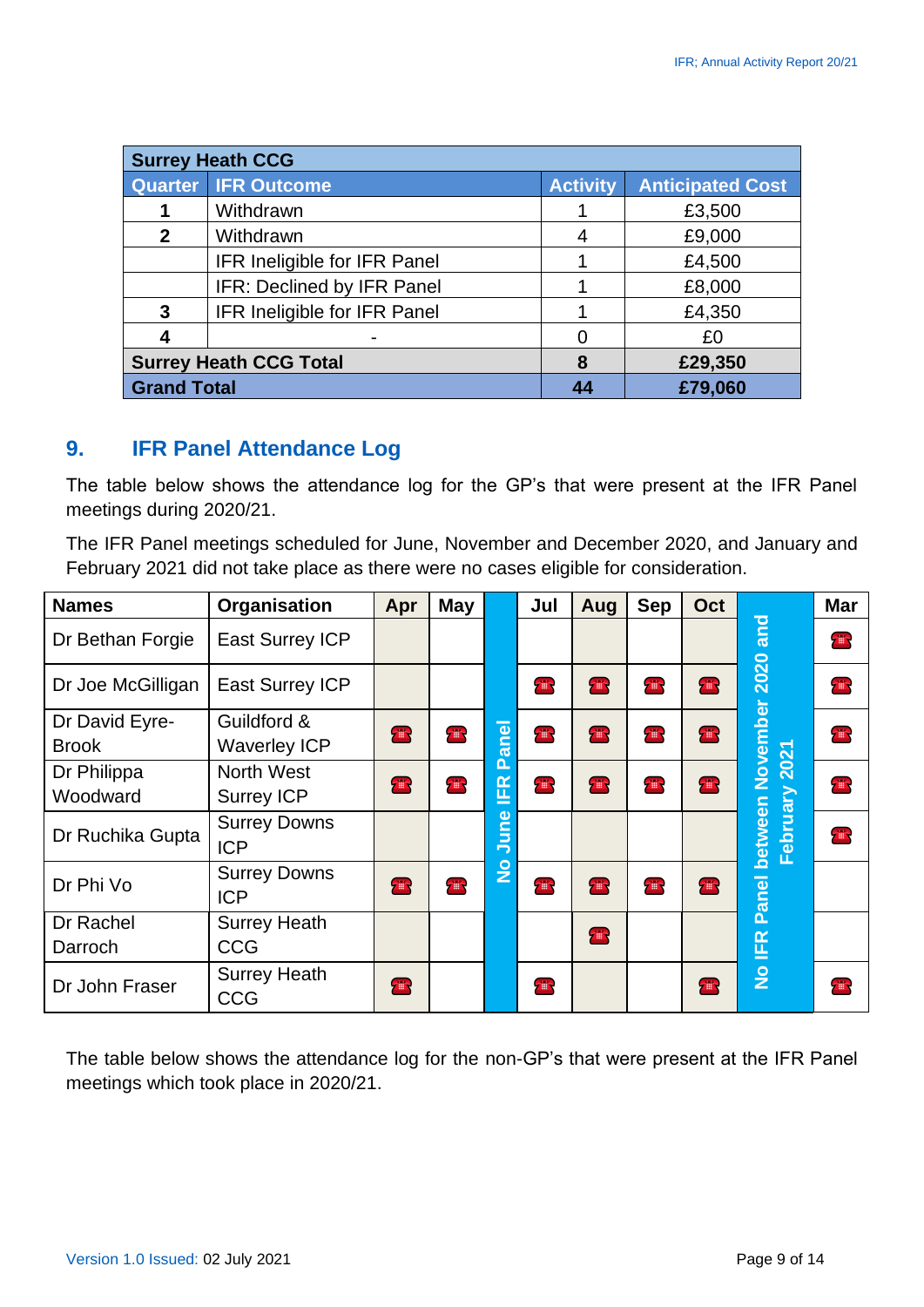| <b>Names</b>        | Organisation                      | Apr            | <b>May</b>     |               | Jul            | Aug            | <b>Sep</b>     | Oct            |                                                      | <b>Mar</b>     |
|---------------------|-----------------------------------|----------------|----------------|---------------|----------------|----------------|----------------|----------------|------------------------------------------------------|----------------|
| Tejinder Bahra      | Pharmaceutical                    |                | <b>THE R</b>   |               |                | <b>THE</b>     | <b>THE</b>     |                |                                                      | $\blacksquare$ |
|                     | Commissioning                     |                |                |               |                |                |                |                |                                                      |                |
| <b>Liz Clark</b>    | Pharmaceutical                    | $\blacksquare$ | $\blacksquare$ |               |                |                |                |                | No IFR Panel between November 2020 and February 2021 |                |
|                     | Commissioning                     |                |                |               |                |                |                |                |                                                      |                |
| Sarah Watkin        | Pharmaceutical                    |                |                |               |                |                | <b>THE V</b>   |                |                                                      |                |
|                     | Commissioning                     |                |                |               |                |                |                |                |                                                      |                |
| Hannah              | Pharmaceutical                    |                |                |               | <b>THE</b>     |                | <b>THE V</b>   |                |                                                      |                |
| McDonald            | Commissioning                     |                |                |               |                |                |                |                |                                                      |                |
| Nikki Smith         | Pharmaceutical                    |                |                |               |                |                | <b>THE V</b>   |                |                                                      | <b>TEN</b>     |
|                     | Commissioning                     |                |                |               |                |                |                |                |                                                      |                |
| <b>Clare Johns</b>  | Pharmaceutical                    |                | rin k          | <b>Panel</b>  | $\blacksquare$ | $\blacksquare$ | TIER.          | $\blacksquare$ | $\blacksquare$<br><b>Fille</b><br><b>THE</b>         |                |
|                     | Commissioning                     |                |                |               |                |                |                |                |                                                      |                |
| Georgina Randall    | Pharmaceutical                    |                |                | ER            | <b>TEN</b>     | $\blacksquare$ | <b>THE</b>     | $\blacksquare$ |                                                      |                |
|                     | Commissioning                     |                |                |               |                |                |                |                |                                                      |                |
| Dr Liz Saunders     | <b>Public Health</b>              | $\blacksquare$ | $\blacksquare$ | June          | <b>EXIS</b>    | $\blacksquare$ | $\blacksquare$ | $\blacksquare$ |                                                      | <b>Fill</b>    |
|                     | Consultant, SCC                   |                |                | $\frac{1}{2}$ |                |                |                |                |                                                      |                |
| Dr Iain             | <b>IFR Panel Chair</b>            | <b>Filling</b> | TILL S         |               | THE V          | <b>Expert</b>  | <b>THE</b>     | $\blacksquare$ |                                                      | $\blacksquare$ |
| Cruickshank         |                                   |                |                |               |                |                |                |                |                                                      |                |
| Andrea Golding      | <b>ECI Team</b>                   | $\blacksquare$ |                |               | <b>THE</b>     |                | <b>THE</b>     | $\blacksquare$ |                                                      |                |
| <b>James Forbes</b> | <b>ECI Team</b>                   | $\bullet$      | $\blacksquare$ |               | $\blacksquare$ | $\blacksquare$ | $\blacksquare$ | $\blacksquare$ |                                                      |                |
| <b>Taylor Keech</b> | <b>ECI Team</b>                   |                |                |               | <b>THE</b>     | <b>Filling</b> | <b>THE</b>     |                |                                                      | r ⊞ i          |
| Peter Dawson        | <b>Public Health</b>              |                |                |               | <b>THE</b>     | $\blacksquare$ |                | $\blacksquare$ |                                                      |                |
|                     | Lead, SCC                         |                |                |               |                |                |                |                |                                                      |                |
| <b>Helen Raison</b> | <b>Public Health</b><br>Lead, SCC |                |                |               | <b>THE</b>     |                |                |                |                                                      |                |
| Poppy               | <b>Public Health</b>              |                |                |               | $\blacksquare$ |                |                |                |                                                      |                |
| <b>Middlemiss</b>   | Lead, SCC                         |                |                |               |                |                |                |                |                                                      |                |
| <b>Paul Barton</b>  | Lay Member                        |                |                |               |                |                |                | <b>Fill</b>    |                                                      | $\mathbf{H}$   |

## <span id="page-9-0"></span>**10. Assisted Conception**

Under patient choice, patients who are registered with a Surrey GP have the option of choosing where to undergo their Assisted Conception treatment, although there are 3 preferred providers that are commissioned by the CCG: CARE Fertility (previously Nuffield Health, Woking Hospital), Croydon Health Services NHS Trust (Mayday) and Kingston Hospital NHS Foundation Trust.

Up to 2 full cycles (consisting of 1 fresh and 1 frozen cycle) of IVF, with or without ICSI, are funded for eligible women who are aged 39 years and 0 days at the time of their referral to a fertility clinic from a secondary care provider. If the woman reaches the age of 40 during treatment, then their current cycle can be completed but no others must be initiated.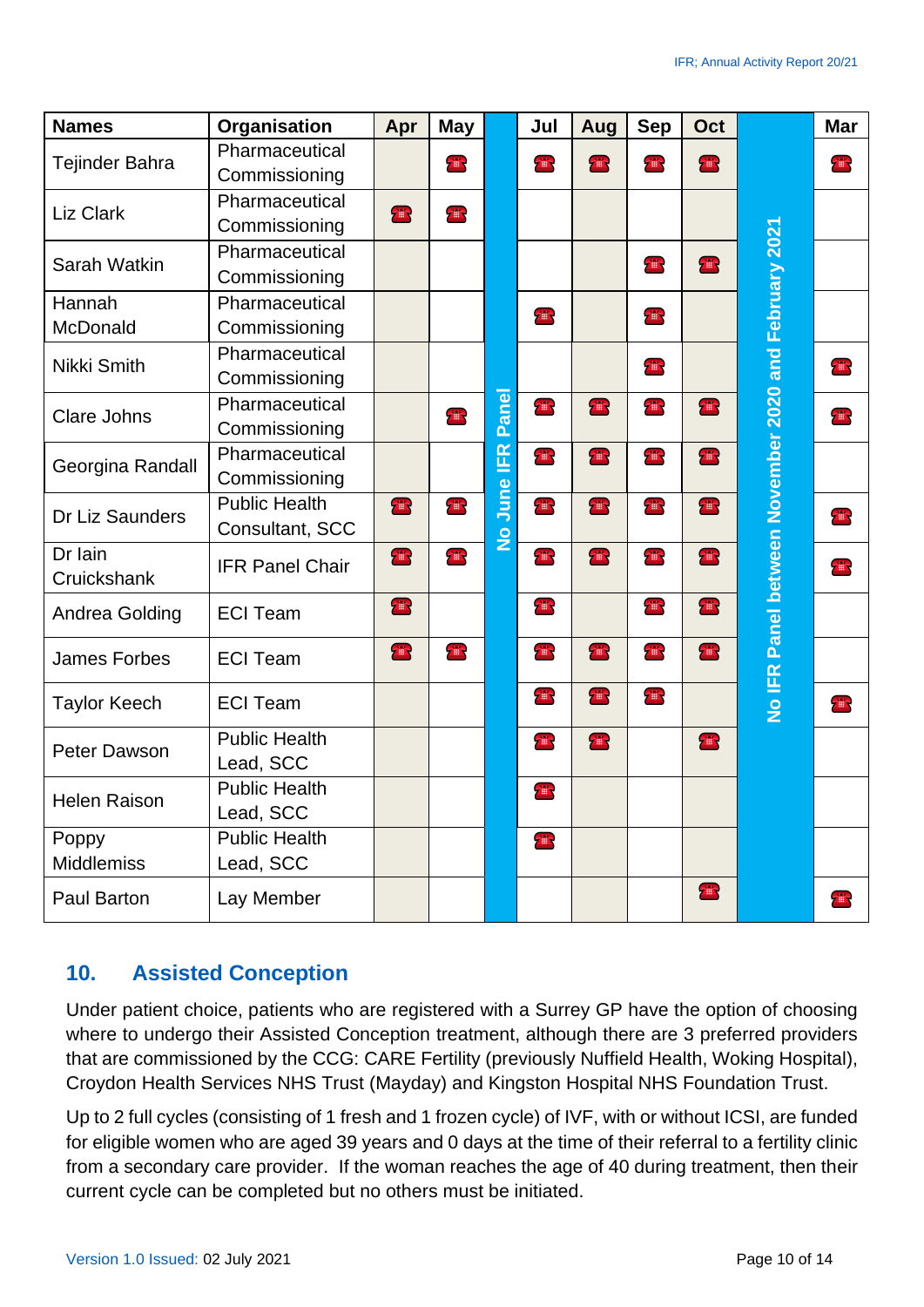The table below shows the details of the 9 IFR applications received for an Assisted Conception procedure during this period.

| Qtr            | <b>ICP/CCG</b>                                | <b>Request</b>                                                            | <b>Outcome</b>                                     |
|----------------|-----------------------------------------------|---------------------------------------------------------------------------|----------------------------------------------------|
| 1              | <b>Surrey Heath CCG</b>                       | Cryopreservation to preserve fertility<br>in people diagnosed with cancer | IFR: Case<br>Withdrawn                             |
| $\overline{2}$ | <b>Surrey Heath CCG</b>                       | Cryopreservation to preserve fertility<br>in people diagnosed with cancer | IFR: Case<br>Withdrawn                             |
| $\overline{2}$ | <b>Surrey Heath CCG</b>                       | Embryo freezing                                                           | IFR: Case<br>Withdrawn                             |
| $\overline{2}$ | <b>Surrey Heath CCG</b>                       | <b>IVF</b>                                                                | <b>IFR: Declined at</b><br><b>IFR Panel</b>        |
| $\overline{2}$ | <b>East Surrey ICP</b>                        | Embryo transfer                                                           | IFR: Case<br>Withdrawn                             |
| 3              | <b>Guildford &amp; Waverley</b><br><b>ICP</b> | Fertility preservation                                                    | IFR: Case<br>Withdrawn                             |
| 3              | <b>Surrey Downs ICP</b>                       | Fertility preservation                                                    | IFR: Case<br>Withdrawn                             |
| 4              | <b>Surrey Downs ICP</b>                       | <b>Fertility Treatment ICSI</b>                                           | IFR: Ineligible for<br><b>IFR Panel</b>            |
| 4              | North West Surrey ICP                         | <b>Assisted Conception</b>                                                | IFR: Approved<br>outside of<br><b>Triage/Panel</b> |

#### <span id="page-10-0"></span>**11. European Economic Area Requests**

European Economic Area (EEA) requests are for routine treatments which took place in a European country. ICPs/CCGs are responsible for reimbursing patients if the treatment would have been routinely available on the NHS.

All EEA requests are managed by NHS England. When treatment takes place via this route, the designated team at NHS England submit a request for reimbursement of costs to the patients ICP/CCG.

All EEA requests are managed by the ECI Team; each request is logged by the team and the patients ICP makes the decision on whether the reimbursement should be made.

Requests received from NHS England contain minimal information and do not include the costs involved in the treatment. If a response is not submitted to NHS England within 7 working days, they have the authorisation to approved funding on behalf of the patients ICP providing the treatment undertaken is funding locally. NHS England will then recharge the appropriate ICP.

4 EEA reimbursement claims were made during this period, as listed in the table below, and were all approved.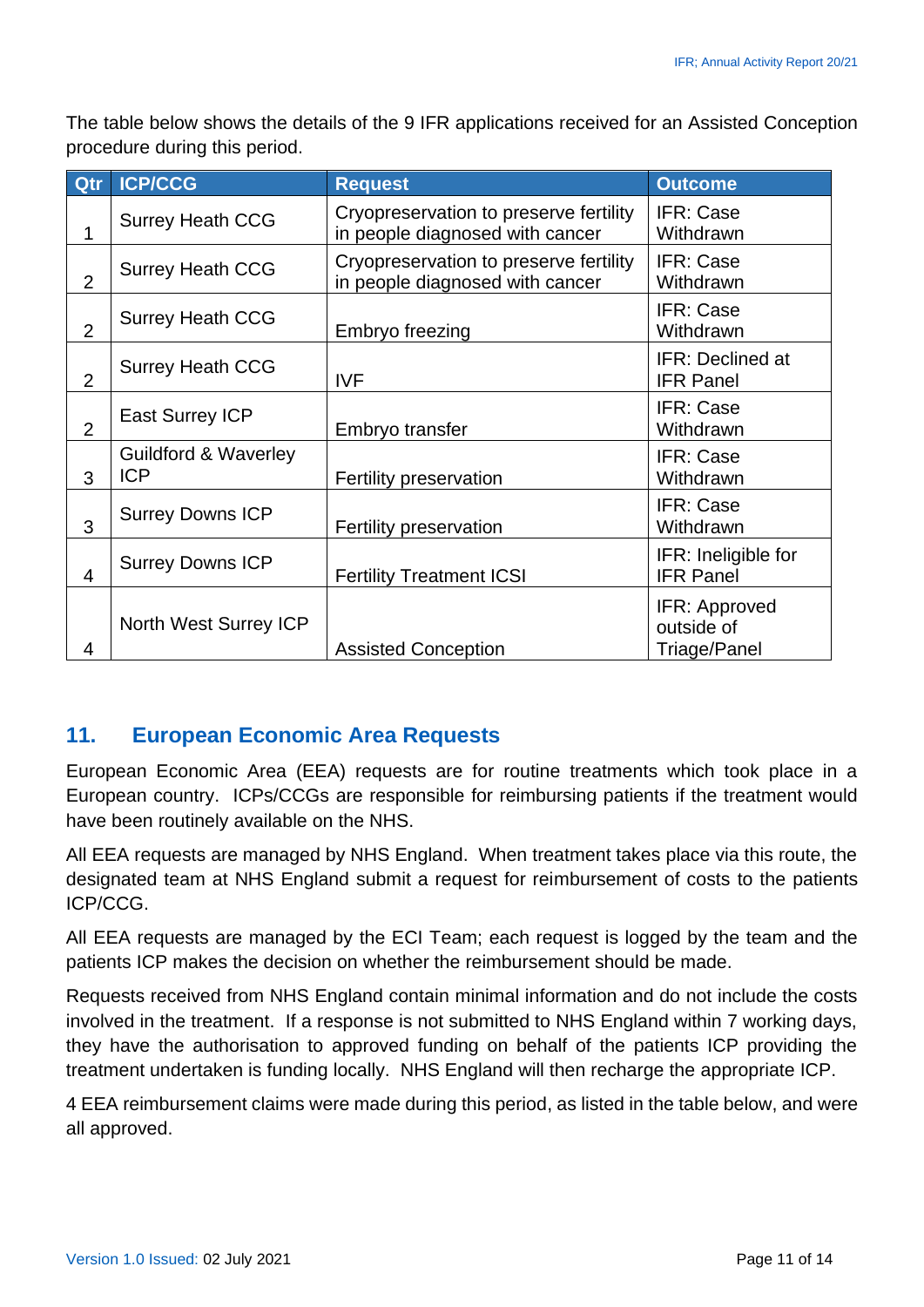|   | Quarter ICP/CCG         | <b>Request</b>                                                 |  |
|---|-------------------------|----------------------------------------------------------------|--|
|   | -                       | $\blacksquare$                                                 |  |
|   | <b>Surrey Downs ICP</b> | Septoplasty for a deviated septum and turbinate<br>hypertrophy |  |
| 3 | <b>Surrey Downs ICP</b> | A& E Treatment including cast; Broken shin bone                |  |
|   | <b>Surrey Heath CCG</b> | Acute Urine Infection (Emergency)                              |  |
|   | <b>Surrey Heath CCG</b> | Laparoscopic Cholecystectomy                                   |  |
|   | $\blacksquare$          | $\blacksquare$                                                 |  |

#### <span id="page-11-0"></span>**12. Equipment Requests**

Requests for equipment are submitted to the ECI Team via an Outside Remit Request (ORR). The ECI Team log the request details and send the completed ORR form to the Surrey Heartlands contracting team for a response.

4 requests for equipment were received during this period.

| <b>Quarter</b>     | <b>ICP/CCG</b>                  | <b>Request</b>                                               | <b>Cost</b> |
|--------------------|---------------------------------|--------------------------------------------------------------|-------------|
|                    |                                 |                                                              |             |
| $\overline{2}$     | <b>Surrey Heath CCG</b>         | Grandstanding frame                                          | £6,389      |
| 2                  | <b>Surrey Downs</b>             | Patient in need of a wig                                     | £1,000      |
| 2                  | <b>Guildford &amp; Waverley</b> | Funding request for IPAD and App                             |             |
| 2                  | <b>Guildford &amp; Waverley</b> | <b>Functional Electrical Stimulation for</b><br>Dropped Foot | £1,610      |
| 3                  |                                 |                                                              |             |
|                    | ۰                               |                                                              |             |
| <b>Grand Total</b> |                                 |                                                              |             |

#### <span id="page-11-1"></span>**13. Appeals (Process Review) Received**

When the IFR Panel has not supported funding for a treatment, the patient or requesting clinician have the option of requesting that the process which led to the decision be subject to review.

The request must be submitted to the ECI Team within 28 working days of the IFR Panel outcome and submitted in writing via email.

The IFR Review Panel will consider whether the process followed by the IFR Panel was fair and consistent, based on whether the decision reached:

- Was taken following a process which was consistent with the policies of CCG;
- Was a decision which a reasonable IFR Panel was entitled to reach;
- Understood, took into account and weighed, all the relevant evidence; and
- Did not take into account any irrelevant factors.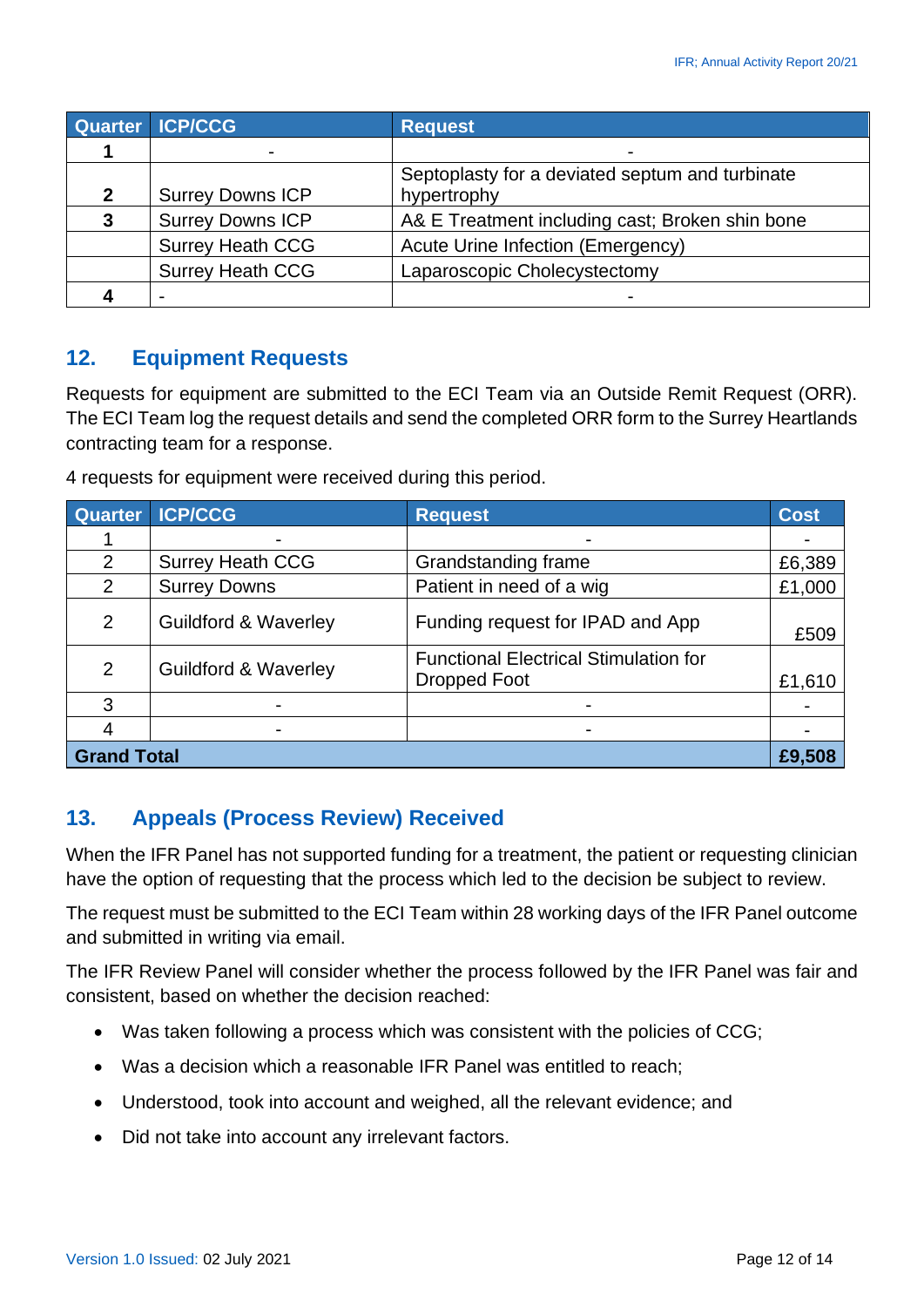In the event that the IFR Review Panel considers that there was any procedural error in the IFR Panel's decision, they will consider whether there was any reasonable prospect that the IFR Panel could have come to a different decision had that error not been made.

If the IFR Review Panel considers that there was no reasonable prospect of the IFR Panel coming to a different decision, then the IFR Review Panel will approve the decision notwithstanding the procedural error. If the IFR Review Panel considers that there was a reasonable prospect that the IFR Panel may have come to a different decision had the error not been made, the IFR Review Panel will require the IFR Panel to reconsider the decision.

No appeals were received during 2020/21.

#### <span id="page-12-0"></span>**14. Complaints Received**

Complaints that relate to the IFR process are submitted directly to the Surrey Heartlands CCG Complaints Team who will, in turn, contact the ECI Team for a response to be drafted. The table below shows details of the 4 complaints that were received during 2020/21.

| Qtr            | <b>ICP/CCG</b>                                | <b>Complaint</b>                                                                                                                                                                                                                                     | <b>Response</b>                                                                                                                                                       |
|----------------|-----------------------------------------------|------------------------------------------------------------------------------------------------------------------------------------------------------------------------------------------------------------------------------------------------------|-----------------------------------------------------------------------------------------------------------------------------------------------------------------------|
| 1              |                                               |                                                                                                                                                                                                                                                      |                                                                                                                                                                       |
| $\overline{2}$ | North West Surrey ICP                         | Funding removed for Inguinal<br>Hernia and patient removed<br>from waiting list.                                                                                                                                                                     | Patient advised that they<br>do not meet the criteria for<br>Inguinal Hernia surgery<br>and provided with an<br>explanation of the process<br>for developing policies |
|                | <b>Guildford &amp; Waverley</b><br><b>ICP</b> | <b>Issues with the Assisted</b><br>Conception Policy. The<br>complainant believes it is<br>negatively impacting on her due<br>the age restriction.                                                                                                   | Patient provided with an<br>explanation of the process<br>for developing policies.                                                                                    |
|                | <b>Guildford &amp; Waverley</b><br><b>ICP</b> | Funding for an inguinal hernia.                                                                                                                                                                                                                      | Patient provided with an<br>explanation of the process<br>for developing policies.                                                                                    |
| 3              | North West Surrey ICP                         | Removal of Lipoma - GP<br>referred patient to Woking<br><b>Community Hospital. Patient</b><br>saw consultant on 5th November<br>2020 and was advised that the<br>lipoma was too small for removal<br>under the NHS as it currently is<br>only 3.5cm. | Patient provided with an<br>explanation of the process<br>for developing policies.                                                                                    |